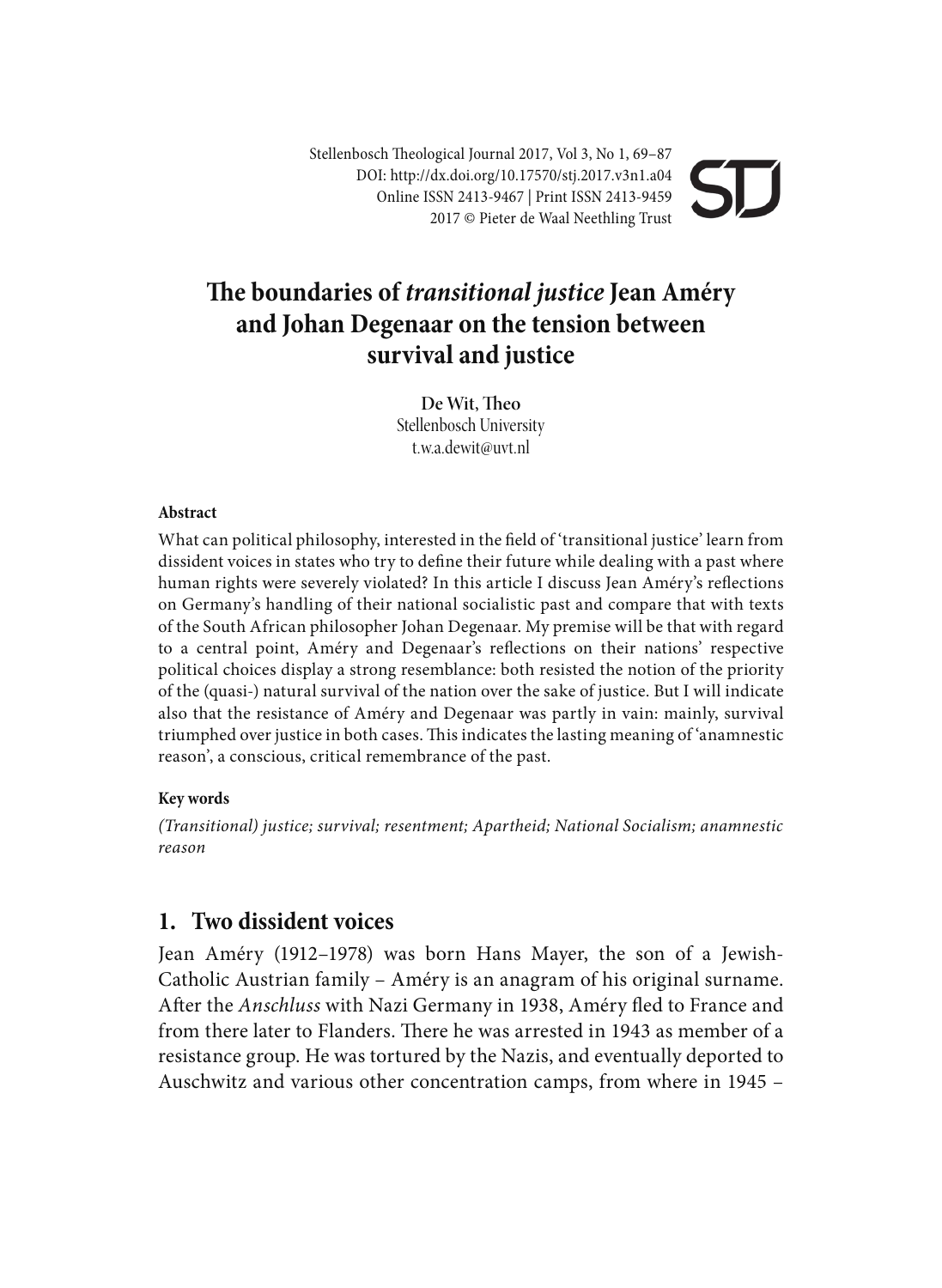in his own words – he, 'suddenly re-emerged into the world – dressed in a zebra suit, and weighing forty-five kilos.<sup>'1</sup>

For over two decades this writer-philosopher was mute on his experience in the camps, until in 1966 his collection of essays entitled *Jenseits von Schuld*  und Sühne (Beyond Guilt and Atonement) was published. The work's subtitle – *Bewältigungsversuche eines Ueberwältigten –* may be translated as 'an overwhelmed (person's) attempt at coming to grips (with the past)'.<sup>2</sup> One by one the essays represent the painful self-investigations of a tortured human being (later, in 1978 – at the age of sixty-six – Améry would commit suicide) but also attest to great eloquence and moral incisiveness.

In this article I will discuss Améry's reflections on Germany's handling of their national socialistic past and compare that with texts of the South African philosopher Johan Degenaar (1926–2015) – a dissident political philosopher during the Apartheid era. I would like to start off with two remarks that may clarify what I have in mind.

First of all I shall explain from what point of view I question these two authors. I wonder what political philosophy, interested in 'transitional justice' – a fast growing field of research – can learn from dissident voices in states who try to define their future while dealing with a past where human rights were severely violated.

Secondly, I would like to make it clear from the beginning that I do not in any way see the personal fate of these two philosophers as comparable. Améry was a Jewish victim of the Holocaust. He survived and was le with lifelong emotional and mental wounds. Not only was his suicide an evidence of this. As we will see in this article, Degenaar can only be considered a victim of the apartheid system and the apartheid culture in a very limited way. He belonged to the group of people that was responsible for this apartheid's culture and the injustice that was part of it. Inside this

<sup>1</sup> See Jean Améry, 'Wieviel Heimat braucht der Mensch?' in: Améry, *Jenseits von Schuld und Sühne. Bewältigungsversuche eines Ueberwältigten,* (Stuttgart: Klett Kotta, 1977 (orig. 1966)), 74–102. Also see Wikipedia entry 'Jean Améry' (page retrieved 08–4–  $2016$ ).

<sup>2</sup> The work has been translated into English as *At the Mind's Limits: Contemplations by a Survivor on Auschwitz and its Realities* by Sydney and Stella Rosenfeld. (Bloomington, Indiana University Press: 1980,).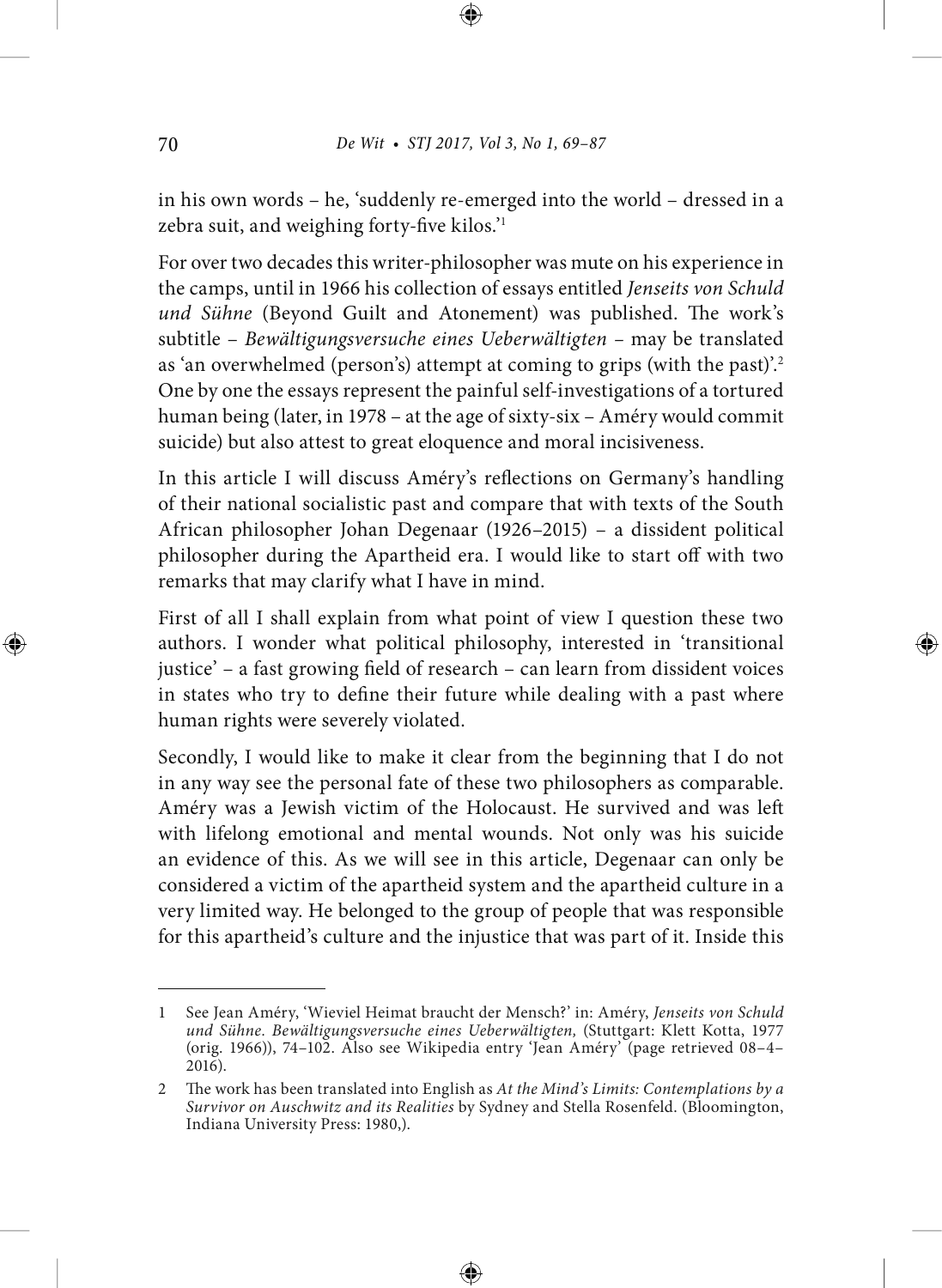group, the Afrikaner, he represented a counter voice. For this dissidence (sometimes it was merely a Socratic way of questioning the assumptions of the Afrikaners) he paid for during the peak of Apartheid by being excluded from the political and intellectual elite. A price that cannot be compared to the price Améry had to pay just for being a Jew during the Second World War or the price black and coloured people had to pay for the colour of their skin during Apartheid.

I do not want to focus on the political biographical differences of these two authors, but would like to interrogate the ethical and philosophical content of their dissidence. Therefore, my premise will be that with regard to one central point, Améry and Degenaar's reflections on their nations' respective political choices display a strong resemblance: both resisted the notion of the priority of the (quasi-) natural survival of the nation over the sake of justice (2). In Améry's case, his resistance against 'mere survival' takes the form of a defence of a certain form of resentment (2.1 and 2.5). He tries to raise and highlight the moral meaning of the collective injustice of national–socialism – against the hope and expectation that the simple passing of time will erase the injustice (2.2). Degenaar's resistance against the priority of survival of the Afrikaners as a people also has a moral background. In his view, a survival that is based on racial characteristics of the "own people" people and of other parts of the population suppresses the moral dimensions of the crucial existential-political decisions of the Afrikaners (2.3). However, the temptation to legitimize a politics of survival that is linked to ethnical exclusiveness is not limited to the Afrikaner; one sees it currently in Europe with the (extreme) right political movements (2.4).

Subsequently, I will indicate that the resistance of Améry and Degenaar was partly in vain. Améry realized that already in his writings (3). In the case of South Africa was the TRC a serious attempt to give the moral dimension of Apartheid public attention. Still this happened within a frame where the narrative of the national reconciliation (and therefore the national survival) was established in advance (3.1). This triumph of survival above justice, probably typical of the modern national state, indicates the lasting meaning of what Jürgen Habermas has called 'anamnestic reason', a conscious, critical remembrance of the past. I conclude with an example of the fruitfulness of this attention for 'origins' (*Herkunft*) in addition to a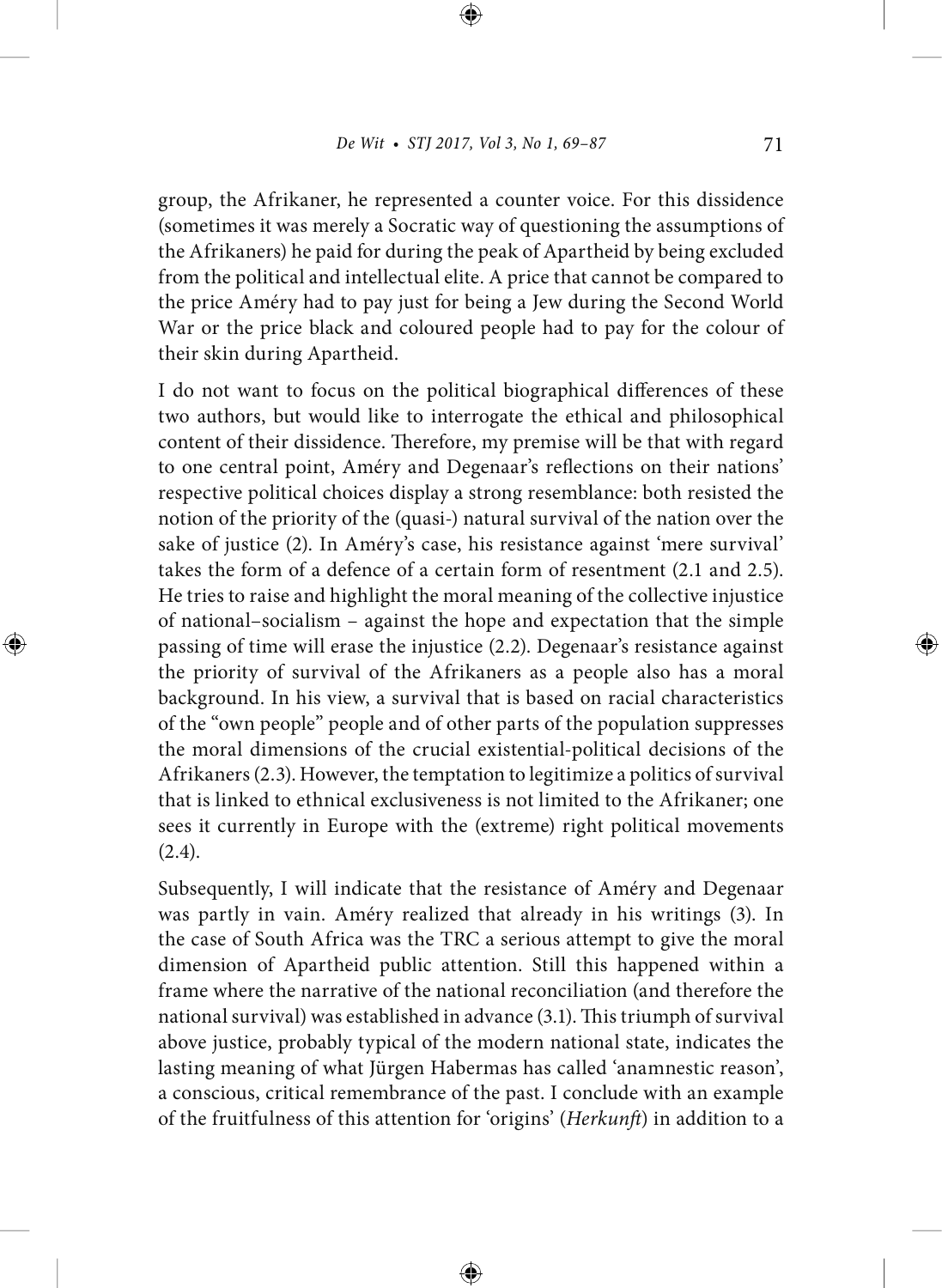concern for the future (Zukunft)<sup>3</sup> – especially for countries with a history of major injustice currently in search of transitional justice (3.2).

# **2. Survival and justice**

### **2.1 Jean Améry's resentment**

To start with: what exactly are these feelings of rancour – resentment – Améry says to suffer from?<sup>4</sup> I think a distinction made by Jean-Jacques Rousseau two and a half centuries earlier in *Émile* (his famous treatise on education published in 1762), could help us to understand this, taking in mind Rousseau's distinction between love of the self (*amour de soi*) and love of the own (*amour propre*). Under the former he understands our fundamental and natural strivings, those for self–preservation and happiness – 'to take proper care of oneself', as we would nowadays say. According to Rousseau, this love of self is satisfied as soon as its basic needs have been met. The love of the own on the other hand, is 'never satisfied', for it remains continuously obsessed by the gaze and judgement of others.<sup>5</sup> Those in the grip of love of the own resemble a 'paradoxical Narcissus'.6 While they may well be *self-absorbed,* they are continuously comparing themselves to other people. They become more concerned with the perceived obstacles frustrating their strivings than the actual objects of their strivings; in the end finding satisfaction in one's own well-being no longer matters – satisfaction is now only sought in the misfortune of others, enjoyed in purely negative terms. Thus, according to Rousseau, love of the own gives rise to rancorous and wrathful effects. The unnamed narrator in Dostoyevsky's *Notes from the Underground* is a famous example of a literary character that so to speak embodies *amour propre.*<sup>7</sup>

<sup>3</sup> In the sense of Odo Marquard's device 'Zukunft braucht Herkunft', in: id., *Philosophie des Stattdessen,* Stuttgart: Reclam, 2000, 66–79.

<sup>4</sup> Also see J.M. Bernstein, 'Améry's Devastation and Resentment. An Ethnographic Transcendental Deduction', in: Tijdschrift voor Filosofie, 76/1, 2014, 5-30.

<sup>5</sup> Jean-Jacques Rousseau, *Émile,* Tome II, (Paris: Librairie Larousse, 1972), Livre IV, 'Les passions: 1. Amour-propre et amour de soi', 14–17.

<sup>6</sup> Alain Finkielkraut, *Un coeur intelligent,* (Paris: Stock/Flammarion, 2009), 226.

<sup>7</sup> Thus according to Finkielkraut's – very accomplished – interpretation of Dostoyevsky's work in his 'L'enfer de l'amour propre. Lecture des Carnets du sous–sol, de Fédor Dostoïevski', *Un coeur intelligent*. 211–239.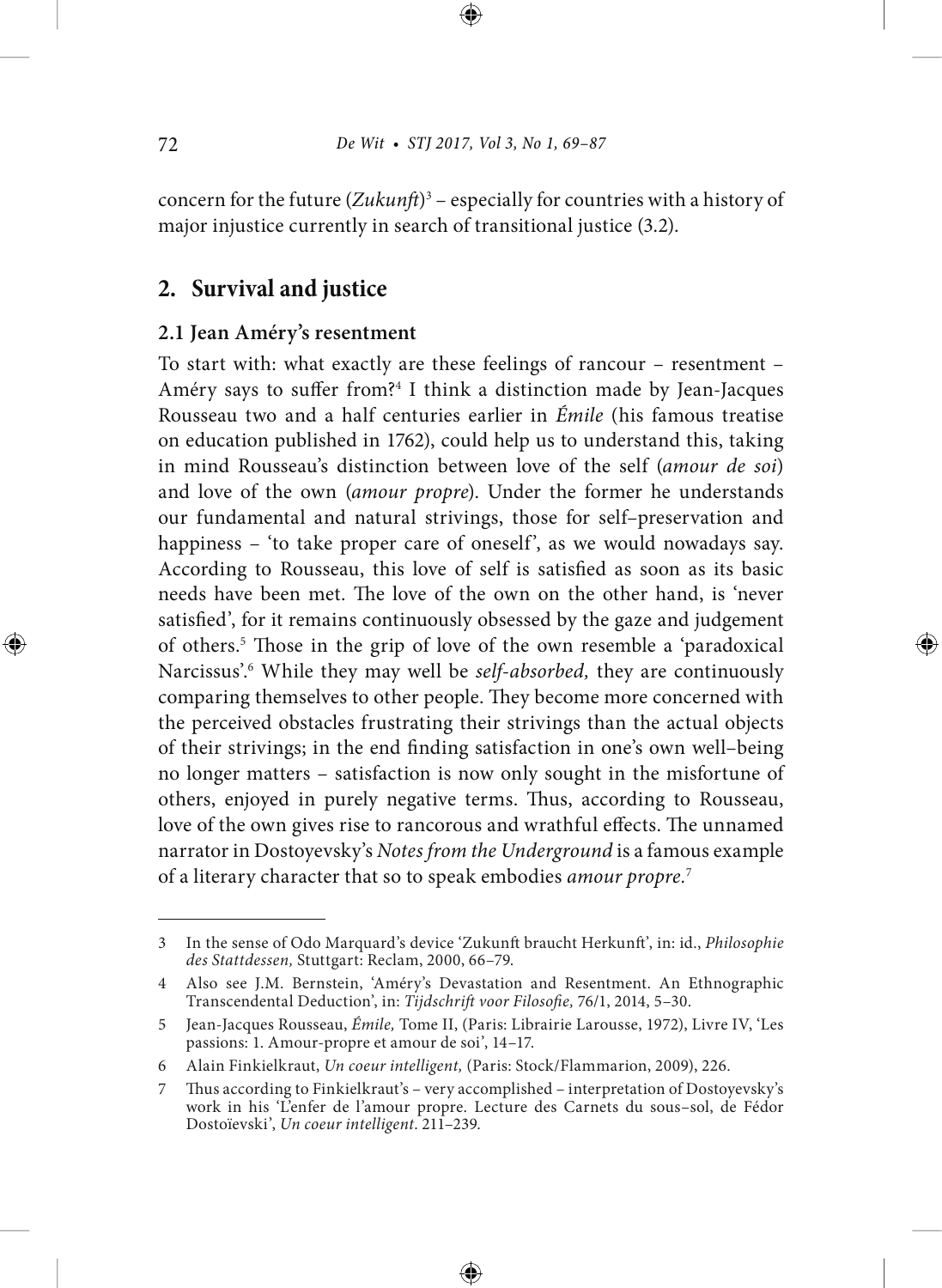Améry frankly admits that he suffers from feelings of wrathfulness – of 'reactive' or 'existential' wrath, as he himself puts it – and we will still see to which extent this coincides with Rousseau's *amour propre.* In 'Ressentiments' he decided to investigate this rancour more closely, because he himself did not fully comprehend it either. To start with, the wrath he was feeling as a victim of the Nazis was only partly explained by his observation that those who had close ties with the executioners back then have already been rehabilitated to German public life.

Améry wanted to dig deeper, not only to present an introspectively derived analysis of rancour as 'existential dominant', but also to 'justify' it.<sup>8</sup> And this precisely while realizing that rancour – resentment – is judged as a shortcoming by moral theorists, regarded as a kind of illness by psychologists.

For some time after the liberation, he writes, he was in a state of nearintoxication, one brought about by his status as former member of the resistance and persecuted Jew, and also by the fact that Germany's 'collective guilt' was being generally acknowledged. The last point both corresponded to his own experience – he always experienced the crimes of the Nazi regime as the expressions of a *community* – as well as his sense of justice: collective expiation would rebalance the scales of morality.

However, only during (West) Germany's economic, industrial and military recovery – and with her politicians' ability to seemingly effortlessly switch from a vision of Hitler domination to one of European cooperation – did Améry's feelings of rancour start taking shape. He recalls a conversation with a German trying to convince him that racial hatred was outdated in Germany, and well-known philosophers publicly uttering words of condemnation in Germany for those still clutching on to their past and still harbouring feelings of hatred. In short, it started to seem the he *himself* had become the problem. Améry resists these judgements – those of psychologists to whom he is a sufferer of 'concentration camp syndrome', and those of such an influential moral philosopher as Friedrich Nietzsche. In Nietzsche's definition, rancour or resentment is 'characteristic of people for whom the actual reaction – going over into the deed – is impossible,

<sup>8</sup> Améry, 'Ressentiments', 105.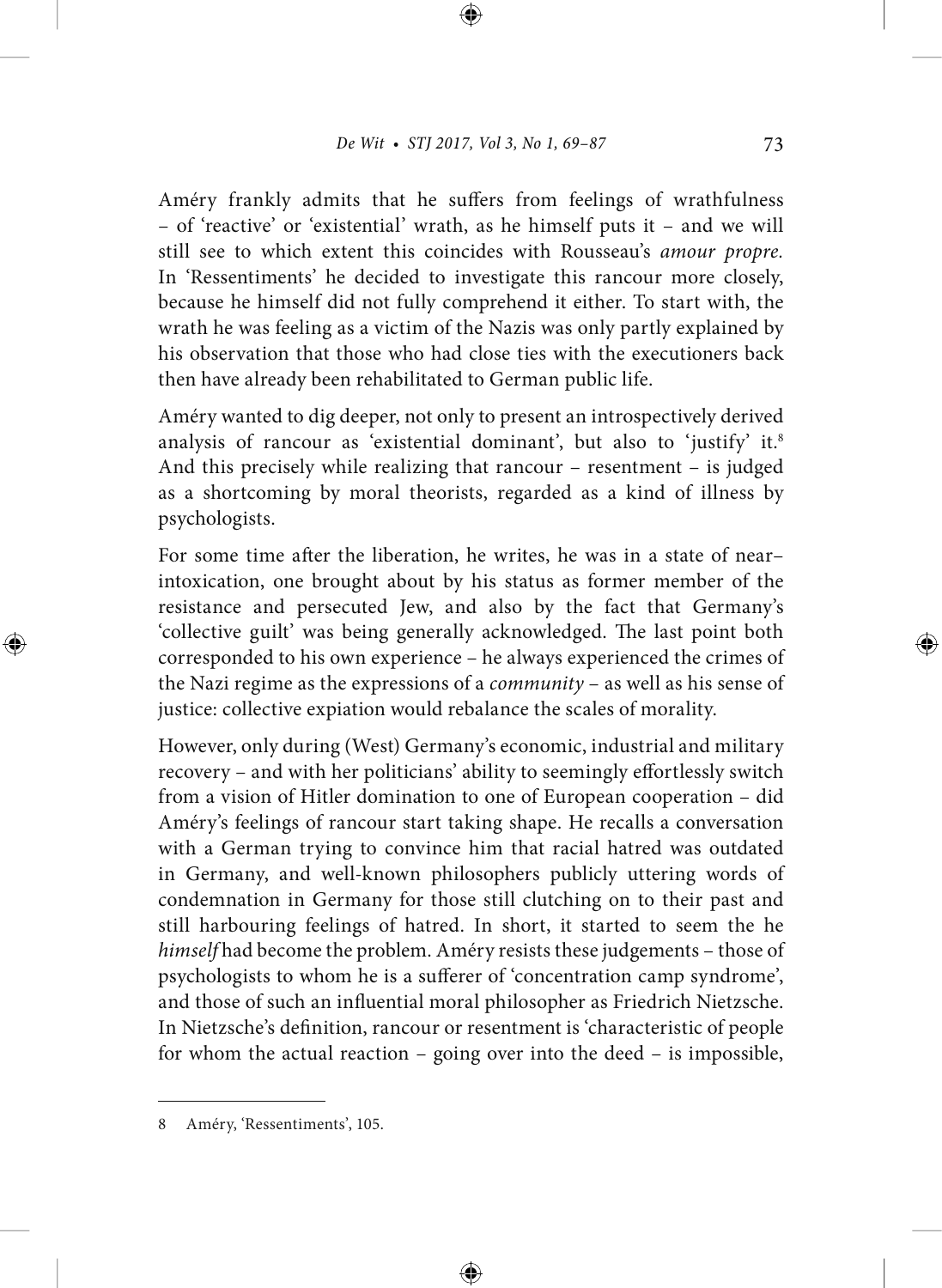and who then seek to get even through imaginary vengeance.'9 However, in his defence of rancour he nevertheless wants to avoid the pitfall of selfpity. Thus, in his apology of rancour Améry refuses to have his feelings medicalized or reduced to a hidden thirst for vengeance, while at the same time remaining mindful not to retreat into self-consolation.

#### **2.2 Resentment against oblivion: moral time**

The core of his self-investigation was formed by his observation of the rancorous victim's particular *sense of time.* In his resentment, he longed for two impossible things: a return to times past, and simultaneously an erasure of the events, which had taken place. The unclouded view of the future, which apparently came so easily to his erstwhile enemies, he admitted, was for himself an impossibility. To him, what is required is that the 'unresolved conflict is fought out on the level of historical praxis'.<sup>10</sup> With this, he explicitly does not mean that society should permit him to harm his erstwhile torturers in return, but that the *moral truth* of the conflict has to be addressed. But this demand puts him at loggerheads with both his former torturers as well as post–war society. For society is only concerned with its own self–maintenance and survival, while those who tortured Améry were so steeped in the values of Nazi Germany that their acts had no moral dimension to them themselves, and were mere facts within a physical system.11 What a conciliatory-minded post-Hitler society and the Nazi's former henchmen have in common, is the primacy both give to the purely physical event and the natural sense of time. As folk wisdom would have it: 'time heals all'. It is precisely against this which Améry protests. This wisdom only holds for those thinking of themselves as not as unique

<sup>9</sup> Améry, 'Ressentiments', 109–110. Also see Friedrich Nietzsche, *Zur Genealogie der Moral,* Sämtliche Werke Band 5 (Hrsg. Colli & Montinari), 1980.

<sup>10</sup> Améry, 'Ressentiments', 112.

<sup>11</sup> Améry, 'Ressentiments'113. Because this thesis is of such crucial importance to Améry, I here quote from the original text: 'Massenmord, Folter, Versehrung jeder Art sind objektiv nichts als Ketten physikalischer Ereignisse, beschreibbar in der formalisierten Sprache der Naturwissenschaft: Es sind Tatsachen innerhalb eines physikalischen, nicht Taten innerhalb eines moralischen Systems. Es hatten die Verbrechen des Nationalsozialismus auch für den Täter, der sich allerwegen dem Normsystem seines Führer und seines Reiches anheim gab, keine moralische Qualität. De Untäter, der nicht durch sein Gewissen an seine Handlung gekettet ist, kennt sie von sich aus nur als Objektivation seines Willens, nicht als moralisches Ereignis.'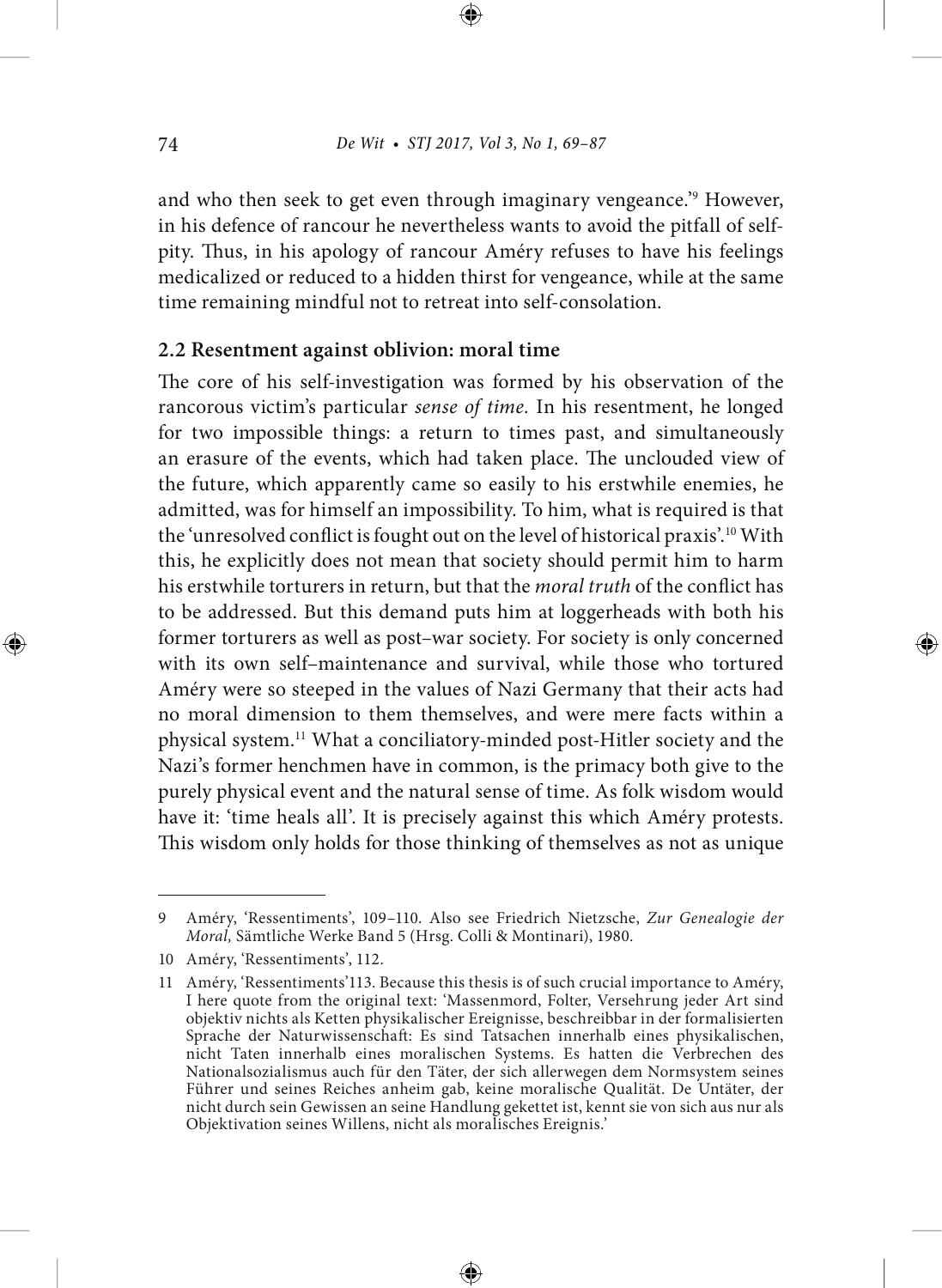beings, but as 'functions of social life', and for a society 'purely focused on her own survival'.12 Likewise, the principle of placing a time limitation on crimes against humanity is in his view derived from a physiological or natural sense of time, one that emphasizes 'letting bygones be bygones' and a belief in the healing power of the passage of time.

To Améry any reconciliation with the perpetrators is only possible 'when the crime becomes a moral reality to the perpetrator, whereby the truth of his crime becomes fully evident to him, and he confesses his guilt.'13 Put differently: the person who is not purely a natural but also a moral being, demands an 'abolition of (physiological) time – in this particular instance: by nailing the criminals to their crimes. Once this has happened and the moral inversion of time had taken place, these former perpetrators may again become the victim's fellow beings.'14 To Améry, incidentally, it would also mean an escape from the extreme feeling of 'being abandoned' (*Verlassensein*) which had accompanied him since the start of his persecution. 15

### **2.3 Johan Degenaar on survival and justice**

On the point of Amery's revolt against a purely physical sense of time and the primacy of purely physical survival, I see a clear parallel with the thinking of Johan Degenaar, philosopher at the University of Stellenbosch from the early 1950's until his retirement in 1991 – in other words, for most of the timespan of institutionalized Apartheid.16 'Is there any right to pure self–preservation without justice?' is the core question in many of the texts which Degenaar with some regularity presented to his fellow– Afrikaners. As point of departure here, I take his text 'Die spanning tussen voortbestaan en geregtigheid' ('The tension between survival and justice').

<sup>12</sup> Améry, 'Ressentiments', 113.

<sup>13</sup> Améry, 'Ressentiments', 113.

<sup>14</sup> Améry, 'Ressentiments'. 115 and 116.

<sup>15</sup> Améry, 'Ressentiments', 114.

<sup>16</sup> See W.L Van der Merwe, 'Inleiding', in: J. Degenaar, *Tweede Refleksie. 'n Keur uit die denke van Johan Degenaar,* W.L Van der Merwe en P. Duvenage (editors), Stellenbosch: Sun Press, 2008, III-VIII, for a short biography of Degenaar. This issue also contains a list of Degenaar's publications (339–353). Amongst others because of his passion for dialogue (in the first place: with his students) he was known as the 'Socrates of Stellenbosch' for decades.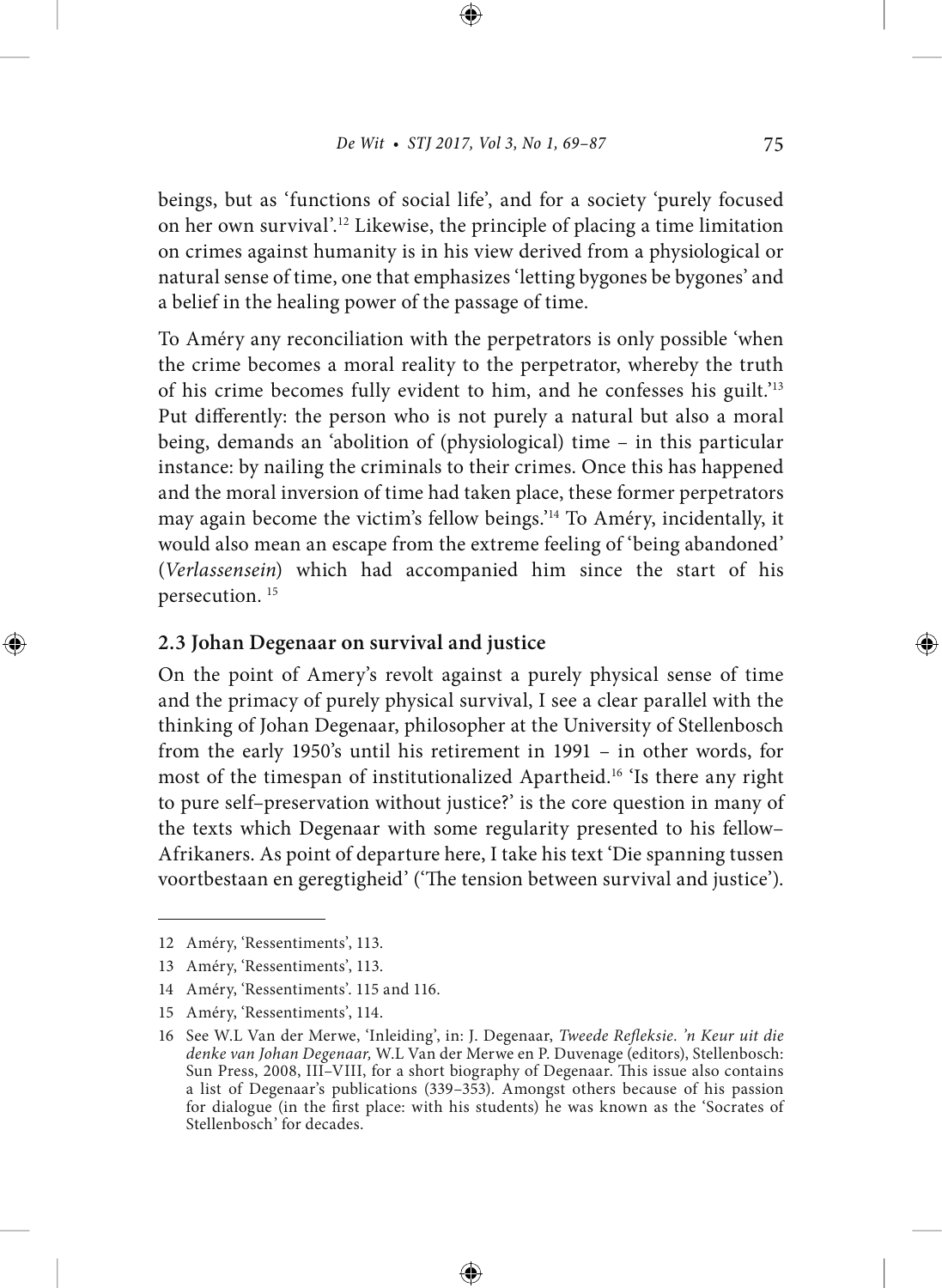Published in 2000, it has its origins in a lecture (also published as a separate booklet) given in Amsterdam in 1999, in which he examined the actuality of this problem, also with regard to the Netherlands.17 However, the topic already features in Degenaar's earlier writing, in texts from 1980 and 1982.18

Just like Améry, Degenaar characterizes his reflections - in this text partly in discussion with the political thinking of the poet–essayist N.P. van Wyk Louw - as a '*moral* reflection', in this instance on Afrikaner politics before and after 1994 (the year in which the first democratic election was held in South Africa). Just like van Wyk Louw, he ascribes moral-existential attributes to a people's 'dynamic of survival'. Such a dynamic is marked by events that require a people to make important but risky decisions. With regard to the Afrikaner, van Wyk Louw mentions three: the so–called Great Trek, the Second Anglo–Boer War, and the decision 'to replace Dutch with Afrikaans as written language and language of culture'.19

To Degenaar, the element of risk in these decisions – those who made them had no guarantee of their outcome; dissenting views and alternative options were always at play –is cause for modesty when passing judgement in hindsight.

The dynamics of survival, he summarizes, 'lies in the dramatic nature of these tied choices within a state of ignorance and uncertainty about the future.<sup>'20</sup> Thus, according to van Wyk Louw, the choice for Afrikaans – an emerging language without an established literature of its own – instead of the established Dutch with its established literature, was 'a gamble'– albeit one with a successful outcome. In time, Afrikaans would become of central importance in forging a national Afrikaans culture. It gave rise to an Afrikaans literature, a nationalism of language, culture, and eventually

<sup>17</sup> Johan Degenaar, 'Die spanning tussen voortbestaan en geregtigheid'. Lecture given at the annual meeting of the Nederlands–Zuid–Afrikaanse Vereniging, Amsterdam, 17–04–1999. (NZAV Booklet). I quote from the following version: 'Die spanning tussen voortbestaan en geregtigheid', in: *South African Journal of Philosophy*, 19/4, 2000, 307– 320.

<sup>18</sup> J.Degenaar, 'Maatstaf vir politiek: volkssoewereiniteit of regverdigheid', in: id., *Keuse vir die Afrikaner,* 1982, Pretoria: Taurus, 41–57. And J. Degenaar, *Voortbestaan in geregtigheid. Opstelle oor die politieke rol van die Afrikaner,* (Kaapstad: Tafelberg, 1980).

<sup>19</sup> Degenaar, 'Die spanning tussen voortbestaan en geregtigheid', 308.

<sup>20</sup> Degenaar, 'Die spanning tussen voortbestaan en geregtigheid', 308.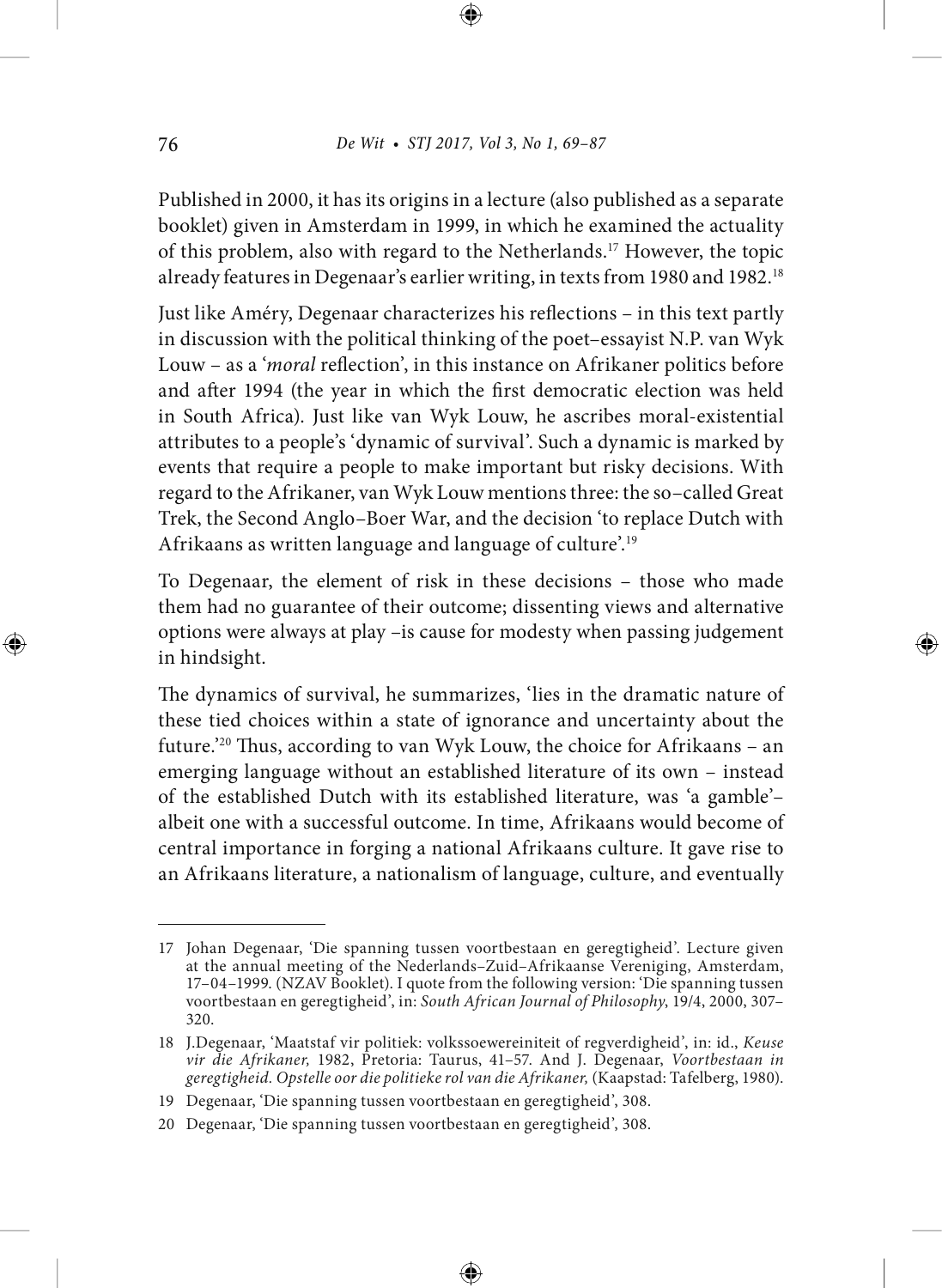the conquest of political power in 1948 and the introduction of a policy of Apartheid.

Degenaar situates the awakening of his own 'political awareness' within this period, for, as he writes, in this period the tension between survival and justice was 'abolished', particularly through the logic of an ethnically defined people's sovereignty being implemented within South Africa's pluralistic context. His political awakening had 'moral grounds', he again emphasizes, for in its choice of the means with which to preserve its own culture and language, the Afrikaner had yielded to the 'easy criterion of racial discrimination', one which 'affects the dignity of both victim and perpetrator.<sup>21</sup> Also this critique one already finds in van Wyk Louws writings, Degenaar notes, be it that van Wyk Louw initially espoused an 'aesthetic nationalism' in which the survival of the Afrikaner people was legitimized by the beauty of Afrikaans and the quality of Afrikaans literature. Later he corrected this with an 'ethical nationalism', based on a 'respect for people', and which he indicated as 'the small core of humanity' at the foundation of a universal duty to justice.<sup>22</sup> In 1958 van Wyk Louw spoke of an 'ethical national crisis of the Afrikaner', which may become activated 'when a large part of our people may become in danger of thinking that we are not obliged to live *in justice* with our fellow peoples in South Africa: this could mean that *mere survival* – not a just existence – becomes of overriding importance (…).'23

### 2.4 The seduction of ethnically based politics: South Africa and the **Netherlands**

I would like to pose two questions here. What exactly makes differentiation by race an 'easy' criterion to Degenaar, and why is it a dangerous seduction – possibly today still, and not only to Afrikaners?

<sup>21</sup> Degenaar, 'Die spanning tussen voortbestaan en geregtigheid', o.c., 308.

<sup>22</sup> For Degenaar's analysis of van Wyk Louw's political thinking, also see J. Degenaar, 'Die politieke filosofie van N.P van Wyk Louw<sup>3</sup>, in: id, *Moraliteit en politiek*, (Kaapstad: Tafelberg Uitgewers Beperk, 1976), 55–92.

<sup>23</sup> Degenaar, 'Die spanning tussen voortbestaan en geregtigheid', o.c., 311.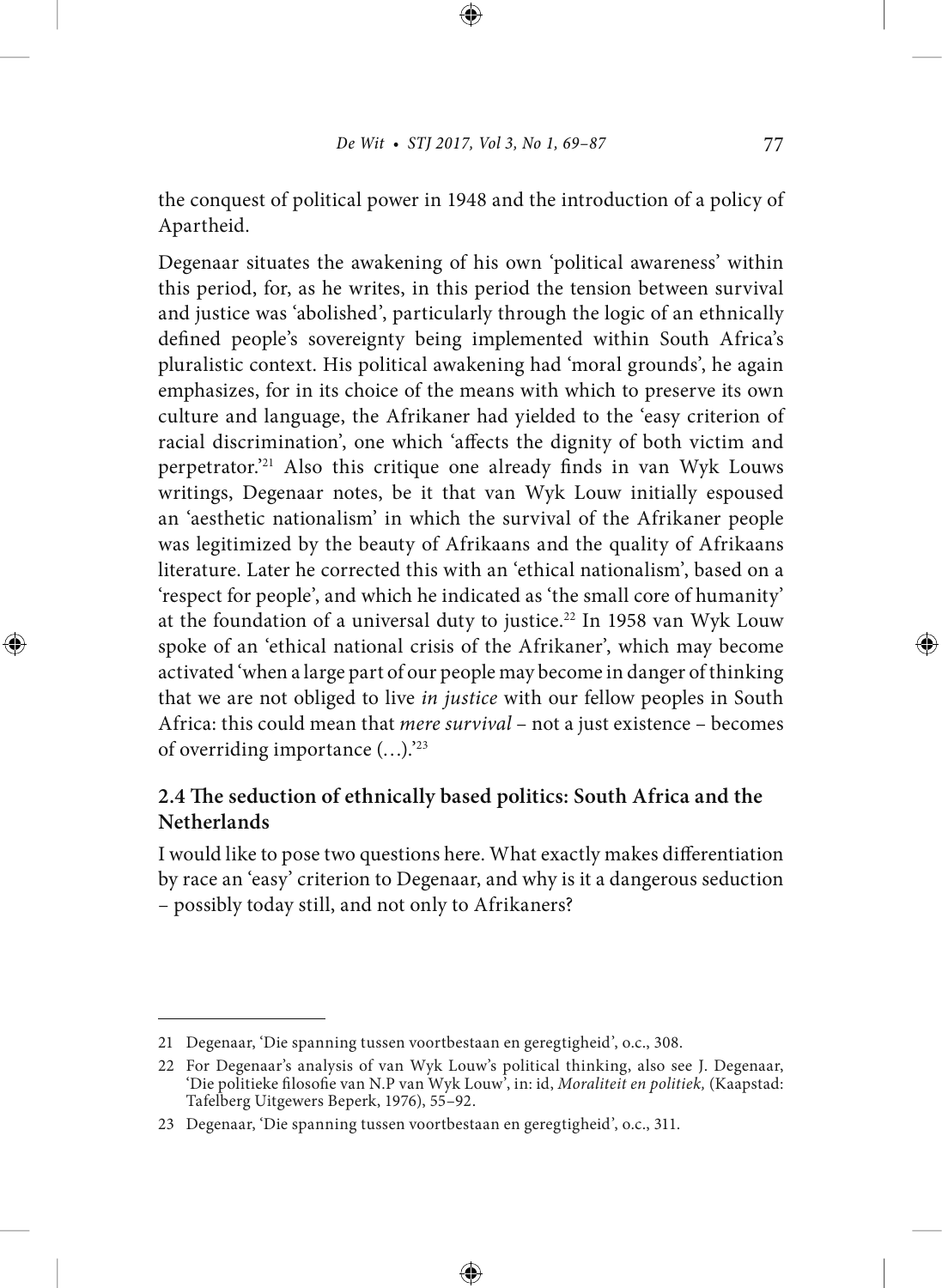Degenaar himself, neither in this text, nor in others on the matter never explicitly answers the first question.<sup>24</sup> Nevertheless, an answer may well be drawn from his ethical-political thinking: Racism is the reduction of a 'who' to a 'what', in other words to the physical attributes which makes that person different, other. In one of his texts on Emmanuel Lévinas, the Belgian philosopher Rudi Visker gives an example from Richard Attenborough's 1987 film Cry Freedom on the anti-Apartheid activist Steve Biko. In this film, a white policeman points out a black domestic worker as *Bantu-female,* and Visker adds: 'Had I asked my father in law for the hand of his daughter simply by saying "you have five lovely daughters, I want the second oldest", he would have considered me an unworthy suitor'.<sup>25</sup> In the same way, Levinas protests against the above-mentioned reduction: the other is 'not different as a result of his properties, his alterity is his property'.<sup>26</sup> With such a reduction we make things 'easy' for ourselves, as Degenaar writes, for the other becomes an example of a type, which can be more or less exhaustively described and has thereby lost his or her moralpolitical unpredictability. And we have seen that exactly this is of crucial importance in the thinking of van Wyk Louw and Degenaar (but for instance also that of Hannah Arendt, Levinas and Jacques Derrida). Van Wyk Louw and Degenaar's *risky* dynamic becomes mute in racist politics – decision–making is here reduced to establishing a physical fact: is the person White or Non-white? In addition, the realization of national sovereignty becomes primarily a bio–political task – just like in the national–socialist social order, which had confronted Améry. Thus van Wyk Louw protests against linking the Afrikaans language to having a white skin, exclaiming: 'The Coloured people are our own people, they belong to us!'<sup>27</sup> The other as

<sup>24</sup> Also see J.Degenaar, *Keuse vir die Afrikaner,* (Pretoria: Taurus, 1992), especially 'Maatstaf vir politiek: volkssoewereniteit of regverdigheid', 41–57; id., *Moraliteit en politiek,* (Kaapstad: Tafelberg, 1976); id., *Op weg na 'n Nuwe Politieke Lewenshouding. Filosoese Opstelle,* Kaapstad: Tafelberg Uitgewers, 1963; id., WL van der Merwe & P. Duvenage (editors), *Tweede Refleksie. 'n Keur uit die denke van Johan Degenaar*, (Stellenbosch: Sun Press, 2008), especially Part IV: Politiek, 221–311; and J.J.Degenaar, Power of Imagination, (Stellenbosch: Grafixit, 2011).

<sup>25</sup> Rudi Visker, 'De Goede Ander: hoe vreemd is de multiculturele Ander? In L Jansen & N Oudejans (ed.), *De Vreemdeling,* (Budel: Damon*,* 2003), 87–107, 9 5.

<sup>26</sup> Levinas, quoted in Visker, o.c., 92.

<sup>27</sup> Degenaar, 'Die spanning tussen voortbestaan en geregtigheid', 312.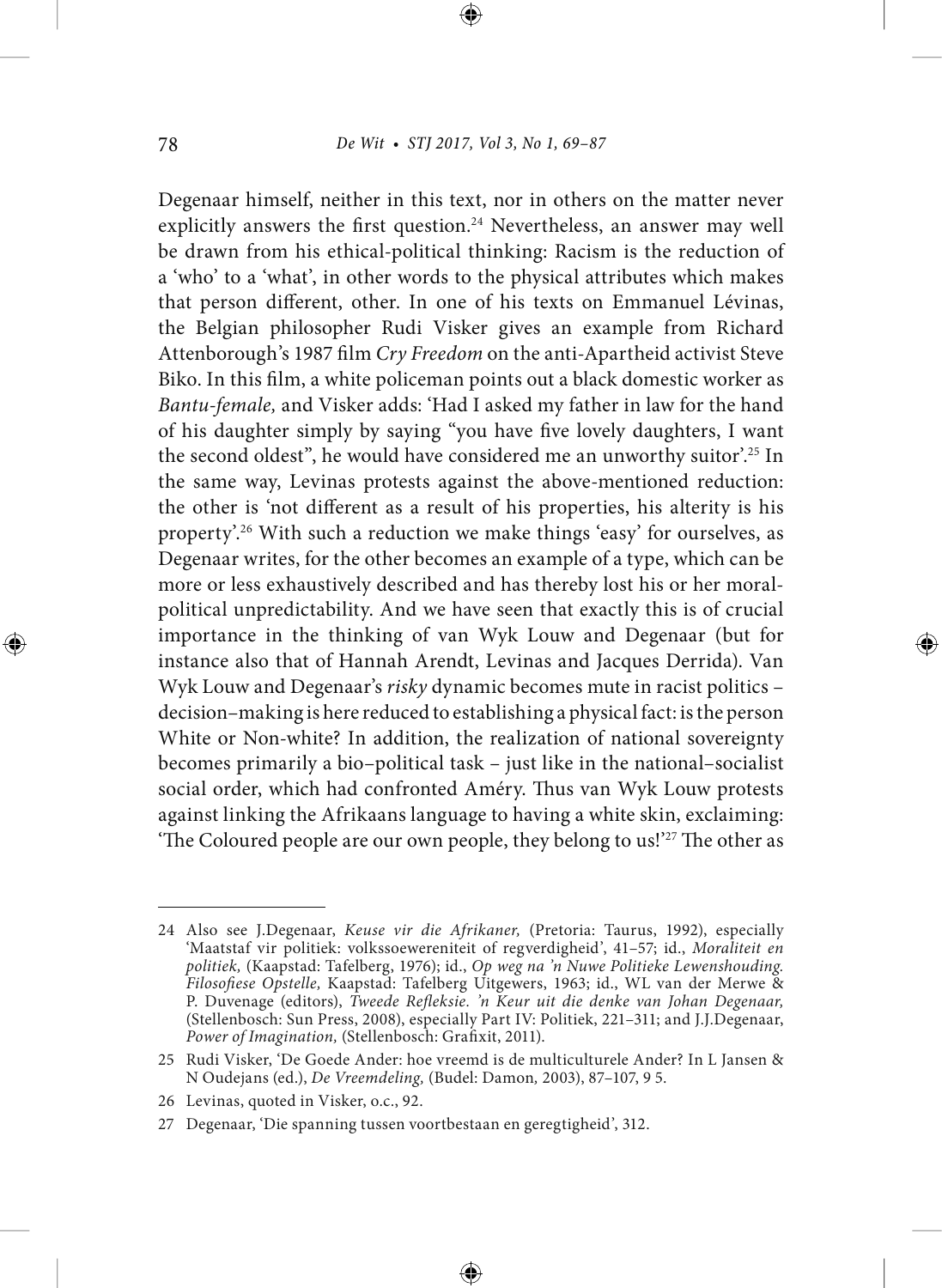speaking (and contradicting) being cannot be negated on the basis of skin colour; we are not merely physical examples of types, but also moral beings.

On the basis of this reconstruction of Degenaar's critique of Apartheid, I can now establish the resemblance with Améry's revolt: not only national– socialism but also the post–war German culture of forgive and forget paid allegiance to the primacy of physical survival and the natural course of time, and thereby still continued to negate humanity's moral nature.

With regard to the second question, I can be brief here. In multi–cultural societies, racism and 'culturalism' (the reduction of the other to his or her cultural or religious attributes) remain perennial seductions. During the struggle against Apartheid, a country like the Netherlands according to Degenaar, gained the 'ambiguous title of "the pulpit of Europe".<sup>28</sup> The Dutch's erstwhile enthusiasm for the Afrikaners' freedom struggle against British Imperialism had made way for indignation over its Apartheid politics. Rightly so, according to Degenaar writing in 2000, but he also points to – and very accurately, when now looking back to the period around the turn of the millennium – a new task for Dutch culture. It has 'to determine its relationship towards a plurality of cultures both within and outside her borders, and with regard to its status within the European Union, which, amongst other things as a result of the imperium of market forces, limits the sovereignty of national states'.29 In retrospect, the question is whether the Dutch have not already played out their credit as far as the Afrikaners' ethnocentric politics are concerned. 'Henk and Ingrid', the imaginary Dutch couple Geert Wilders and his *Partij voor de Vrijheid* (PVV) ('Party for Freedom' – a party which, according to polls, currently enjoys significant popular support) claim to represent, are ethnic (white) stereotypes, while Wilders himself openly dreams of a country with 'less Moroccans', ethnically more homogenous – in other words, Afrikaner nationalism's Apartheid ideal.

<sup>28</sup> Degenaar, 'Die spanning tussen voortbestaan en geregtigheid', 313.

<sup>29</sup> Degenaar, 'Die spanning tusswen voortbestaan en gerechtigheid', 315.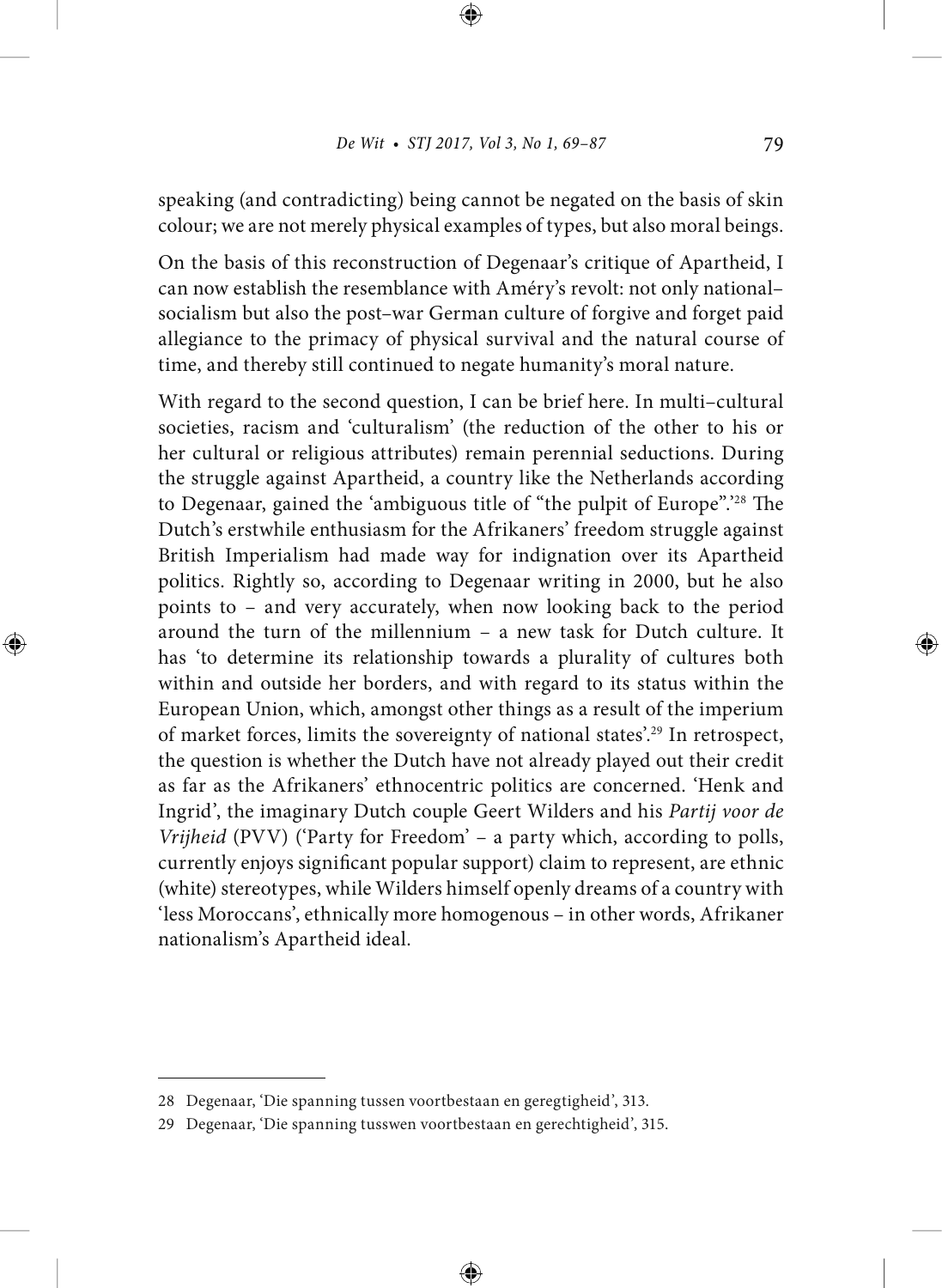### **2.5 Améry's defence of 'slave morality'**

I briefly return to Amèry. His longing for reparation implies that nationalsocialism has not been 'neutralized' by the passage of time; that his wrath gains an 'historical function', is adopted into national consciousness and thus becomes a kind of 'negative possession'. Were 'the henchmen and their victims to meet in a shared desire to reverse time and moralize history', he writes, it would already suffice to restore the balance.<sup>30</sup>

Now we can also establish where Améry's wrath differs from Rousseau's *amour propre* and Nietzsche's 'resentment'. It cannot be denied: just as with Rousseau's love of the own, Améry is unable to detach himself from the impulse to compare his own fate with that of others, from the gaze and judgement of society, from the Germans after the demise of the Nazi order. In short, he nurtures his reactive feelings. Unlike with obsessive love of the own, he does not seek the satisfaction of his wrath in the misfortunes of the other, however. He only refuses to forget and forgive the injustices he had suffered for as long as its truth has not been acknowledged. And unlike Nietzsche's resentment, it is not a matter of an impotent execution of imaginary retribution – even if Améry does undeniably envisage a reunion of victim and henchman. Against Nietzsche's contempt for the slave morality which he traces back to the Jews, Améry expressly defends the vengeful feelings of the maltreated slave – according to him, it may even be the emotional wellspring of all real morality.<sup>31</sup>

I myself am partial to concur with Améry's apology for the remembrance of past injustices, and to admire him for his heroic refusal to abide by what he called 'the enormous and dreadful power of the natural sense of time'. Améry would have drawn strength from the *Truth and Reconciliation Commission* (TRC), which made a serious attempt at defining the future of a new South Africa by means of establishing the truth concerning Apartheid's victims and perpetrators. There is also a clear link to Amery's resistance to the oblivion brought about by the passage of time, and to the basic points of departure of the global *restorative justice* movement.<sup>32</sup>

<sup>30</sup> Améry, 'Ressentiments', o.c. 124.

<sup>31</sup> Améry, 'Ressentiments, 129.

<sup>32</sup> Gerry Johnstone & Daniel W. van Ness, 'The Meaning of Restorative Justice'. In id., *Handbook of Restorative Justice,* (Cullompton, Devon: Willan Publishing, 2007), 5–23;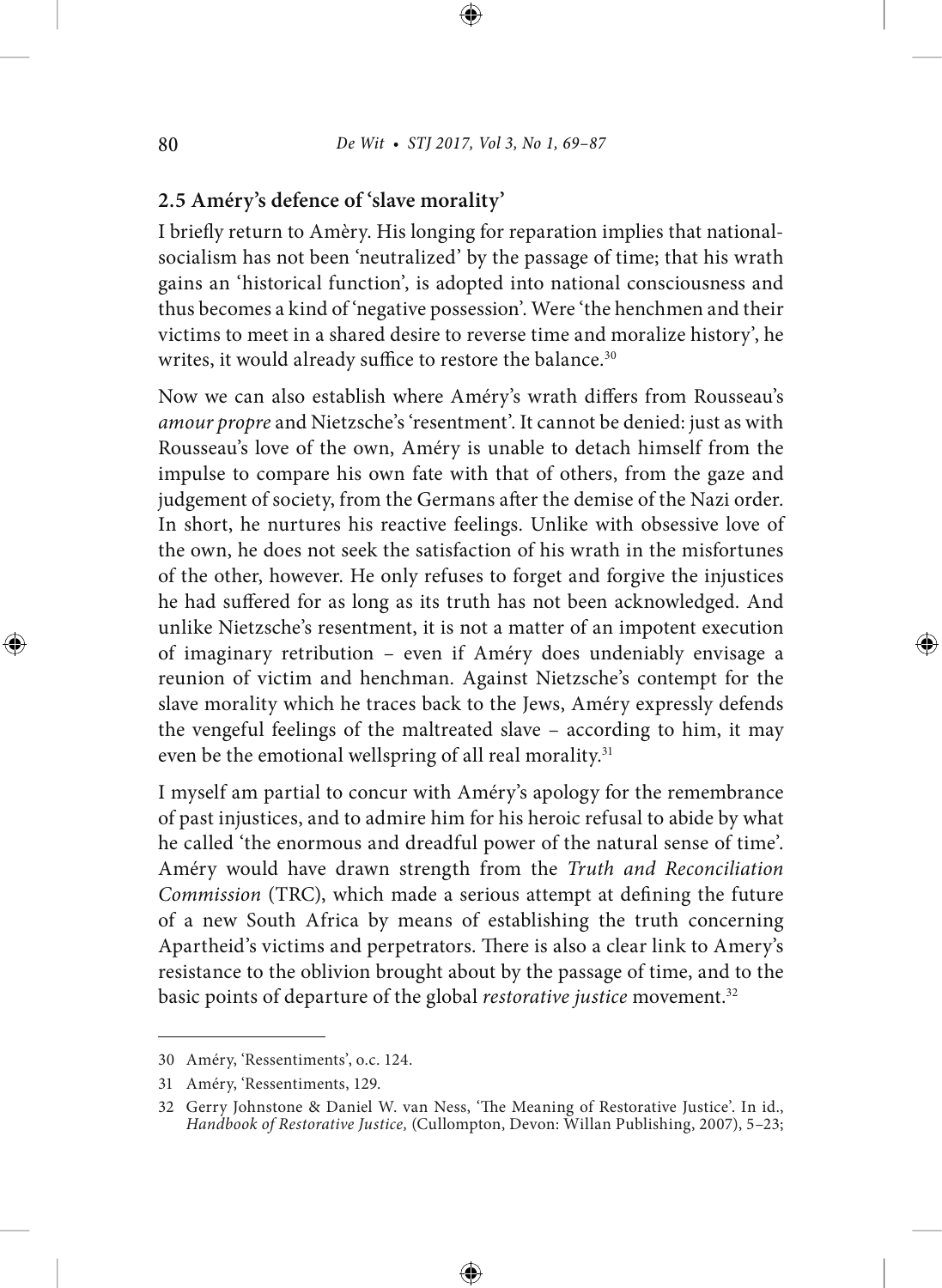# **3.** The triumph gained by survival over justice

To me there seems to be a second parallel between the German and South African problems concerning the tension between survival and justice. By means of clarifying this statement, I would like to discuss a second insight from Améry's essay on wrath, an insight that on first hearing may come across as somewhat pessimistic, even bitter. I myself would prefer to call it realistic and lucid, and like all true realism, even liberating in a certain sense.

In his essay Améry hints at a realization that his obstinate longing for a reversal of time, the precondition for true reconciliation with his perpetrators, would never be fullled – a victory for 'natural time', as he calls it. 'Time does its work', he writes towards the end of his essay: 'in all silence'.33 In the absence of such a reversal, the generation of former Hitler– supporters was meanwhile 'growing old with dignity', he notes. And what about the new generation of Germans? Améry quotes from a letter sent in by a young German writing that his generation 'is sick and tired of forever having to hear that our parents' generation had killed six million Jews.'34 And in conclusion, also the outside world – all too eager to reintegrate Germany within Europe – resolutely chose for those to whom the future belongs, and against people like himself who still cherished feelings of wrath. Améry therefore has to establish that 'all recognizable omens point towards the fact that natural time will reject the moral demands of our resentment and eventually silence them.'35

### **3.1 South Africa and the TRC**

Also with regard to this insight of Améry – that Germany's survival will triumph over justice – I see a parallel with South Africa's post-Apartheid history. As is widely known, during the late 1980s and early 1990s South Africa was frequently on the brink of the catastrophe of full-blown civil war. The difference with the time of High Apartheid lay therein that that all

and Howard Zehr, *The Little Book of Restorative Justice*, Revised and Updated. (New York: Good Books, Skyhorse Publishing, 2015)

<sup>33</sup> Améry, 'Ressentiments', 126.

<sup>34</sup> Améry, 'Ressentiments', 121.

<sup>35</sup> Améry, 'Ressentiments', o.c., 126.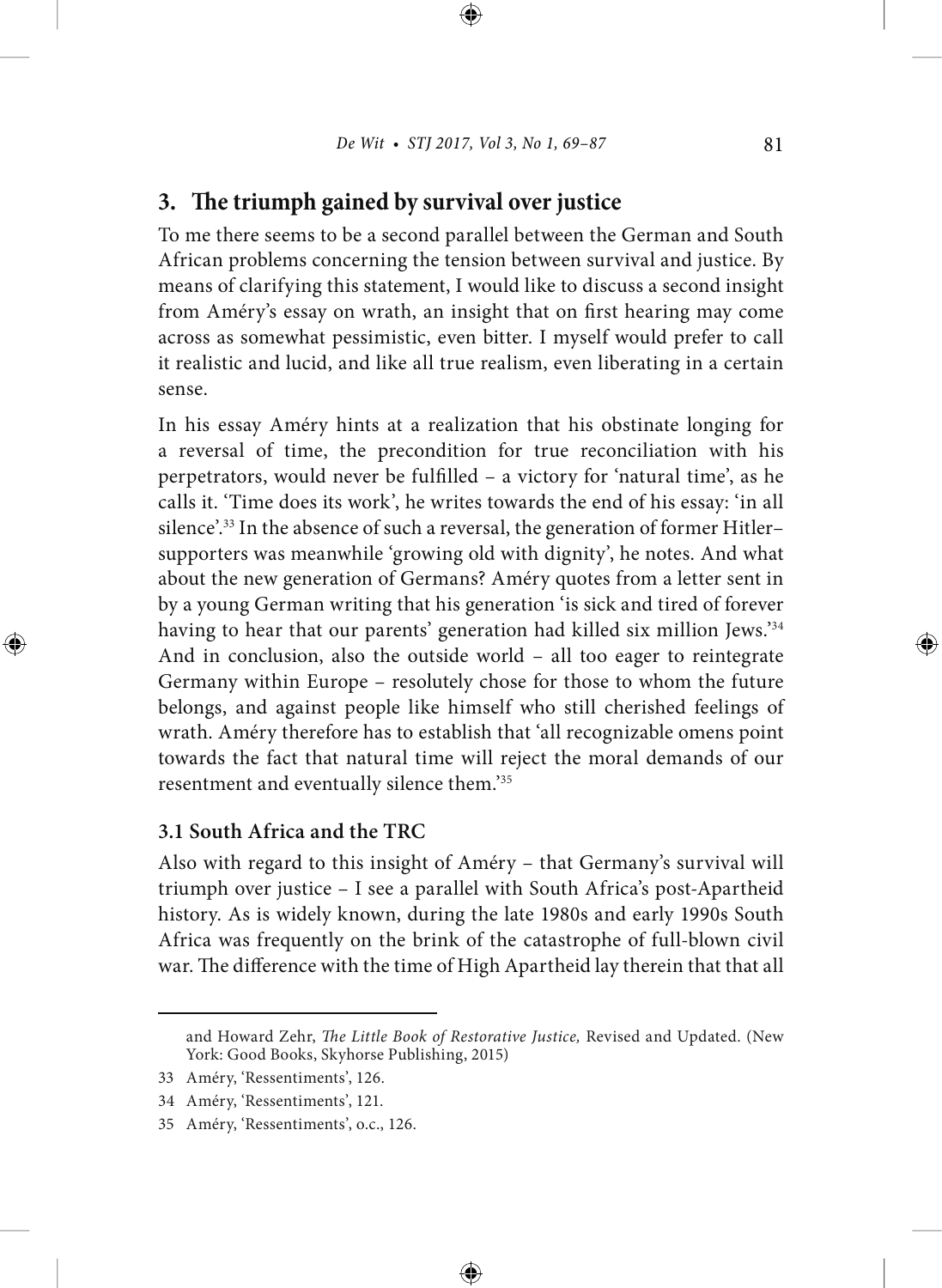participants in the conflict were now experiencing what the French thinker Derrida had called the 'experience of the *aporia*' 36 – and to which van Wyk– Louw and Degenaar referred as the 'risky' dynamic of survival (namely to have to make a decision in a politically and morally aporetic situation). As point of departure, let's take a well-known statement of President FW de Klerk from this time: 'We do not want to replace one form of dictatorship with another'. In this statement, directed towards the *African National Congress* (ANC), de Klerk in so many words admitted to the illegitimacy of his own government: it was itself a 'dictatorship'. His statement underlined the seriousness of the situation in South Africa: a vacuum of legitimacy now existed. In such a situation, the paradox which Derrida had defined as follows (the remarks in parenthesis are mine), comes into play: 'On the one hand, it seems *simpler* to criticise the founding power (the power which is initiating change in South Africa), because it is unable to appeal to a given legality, unable to justify itself, and as such appears unrestrained and wild (a 'dictatorship', in de Klerk's words). On the other hand, it is *more difficult* to criticise the founding power, because it cannot be summoned to any existing court; the moment it acknowledges an alternative law, it rejects the existing (after all, the ANC regarded the incumbent government as an illegitimate 'dictatorship').'37

During the transition to a non-racial democracy (undisputedly the Afrikaner people's fourth major risky decision) the agreed upon parliamentary– constituted *South African Truth and Reconciliation Commission* (TRC) – which during the late 1990's organized a public ritual around the revelations of the 'truth' of Apartheid's victims and perpetrators – drew deserved global interest.<sup>38</sup> After all, it involved a new kind of reparativejudicial experiment in dealing with a violent past, which had partially perforated the framework of (punitive) justice.

<sup>36</sup> Jacques Derrida, 'Force de Loi. Le "Fondement mystique de 'l'Autorité"'*,* in: *Cardoso Law Review,* Vol II, 1990, 5/6, 920–1038.

<sup>37</sup> Derrida, o.c., 1000–1001.

<sup>38</sup> Alex Boraine provides a good overview of the TRC in *A country unmasked*, (Oxford Oxford University Press, 2000). Reflection continued after the hearings stopped - see for instance W. James & Linda van de Vijver (ed.), After the TRC. Reflections on truth *and reconciliation in South Africa,* Cape Town: David Philip Publishers, 2000).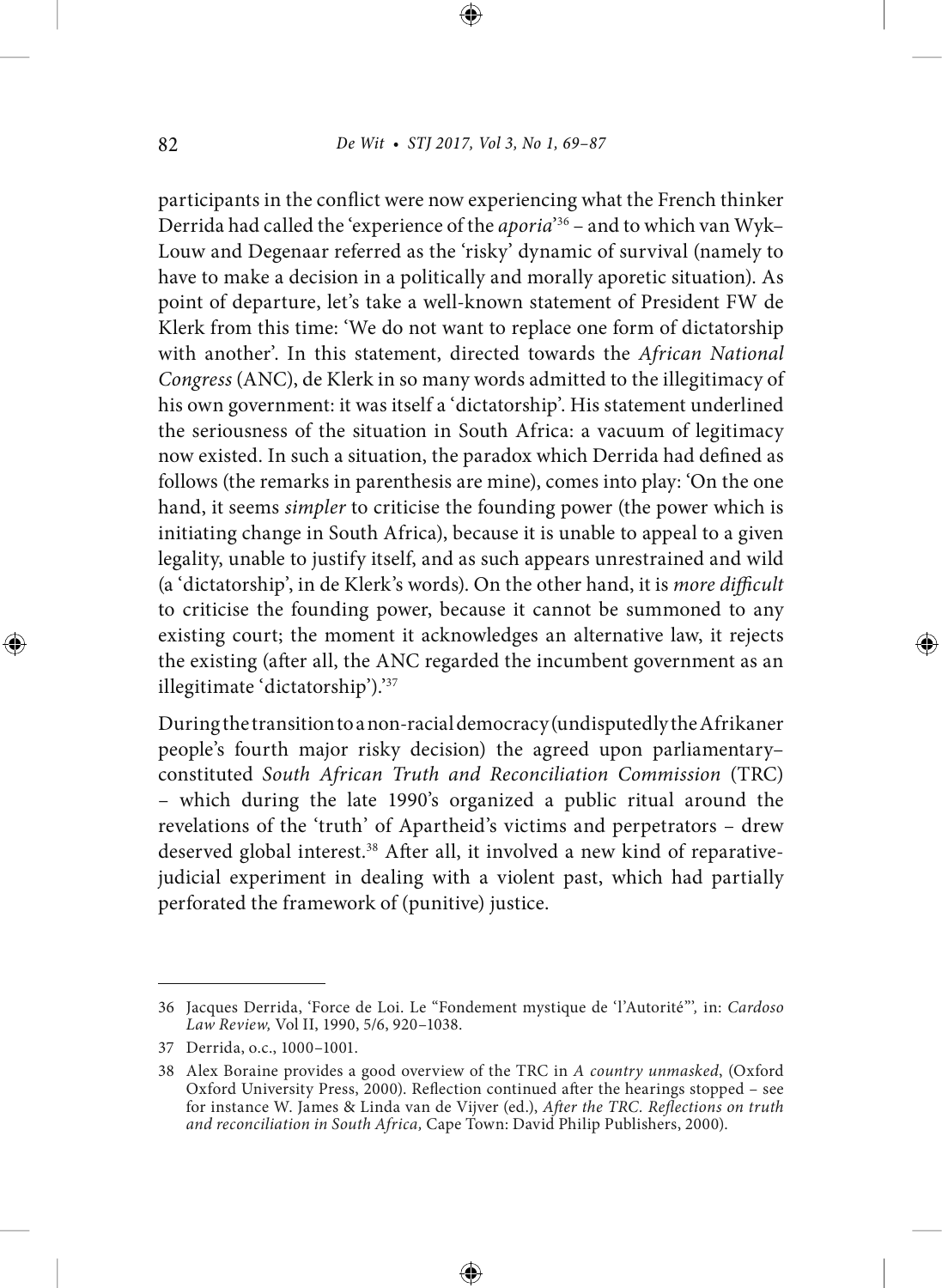However, as especially the analyses of the South African philosopher Leonhard Praeg have shown<sup>39</sup>, in the TRC's admirable method also lay the problematic aspect of the whole undertaking. For how could the *singular* stories of victims and perpetrators help fuel *collective* reconciliation, nation building and a new respect for the law in the non–racial democracy South Africa was on the cusp of becoming? How could these utterly gripping but personal narratives simultaneously generate a meta–narrative of national reconciliation? In other words, how to bring about a just 'exchange'40 between truth and amnesty, the acknowledgment of stories of suffering and forgiveness? Only by betraying the very victims who the TRC gave the chance to tell their harrowing stories. A *necessary* betrayal, Praeg repeatedly emphasizes.41 Because the necessity of national reconciliation was given as framing narrative (the alternative was a regression to the 'natural state' of civil war – here Praeg refers to Thomas Hobbes' differentiation between a *status naturalis* and a *status civilis*),<sup>42</sup> it was inevitable that individual narratives had to be made subservient to it. Therefore, as he shows in detail, some narratives were more or less silently found more useful by the Commission than others, while there were also narratives (for instance ones detailing unimaginable acts of cruelty) which were unanimously regarded as disturbing, and therefore had to be sacrificed to oblivion.<sup>43</sup>

#### **3.2 The anamnestic reason**

Just like Améry in post-war Germany, Praeg in post-Apartheid South Africa thus observes the (partial and provisional) triumph of survival over justice. Both are in fact noting that the state is above all predisposed to ensure its own survival and that of the nation, even when at the cost of moral and not

<sup>39</sup> Leonhard Praeg, *African Philosophy and the Quest for Autonomy: A Philosophical Investigation,* (Atlanta/Amsterdam: Editions Rodopi, 2000), especially Chapter 4, 'Truth and Reconciliation: a social contract', 220–300.

<sup>40</sup> Praeg, ibid., 247.

<sup>41</sup> Praeg, ibid., 240.

<sup>42</sup> Praeg, ibid., Chapter III, 1.1, 'Leviathan: Intervention in the state of nature', 138–147; and Chapter I, 'The social contract', especially B1, 'Leviathan and the right to selfdefence', 41–44, and Chapter II, C, 'Leviathan: a politics of return', 89–121.

<sup>43</sup> Praeg, o.c, 252 ff.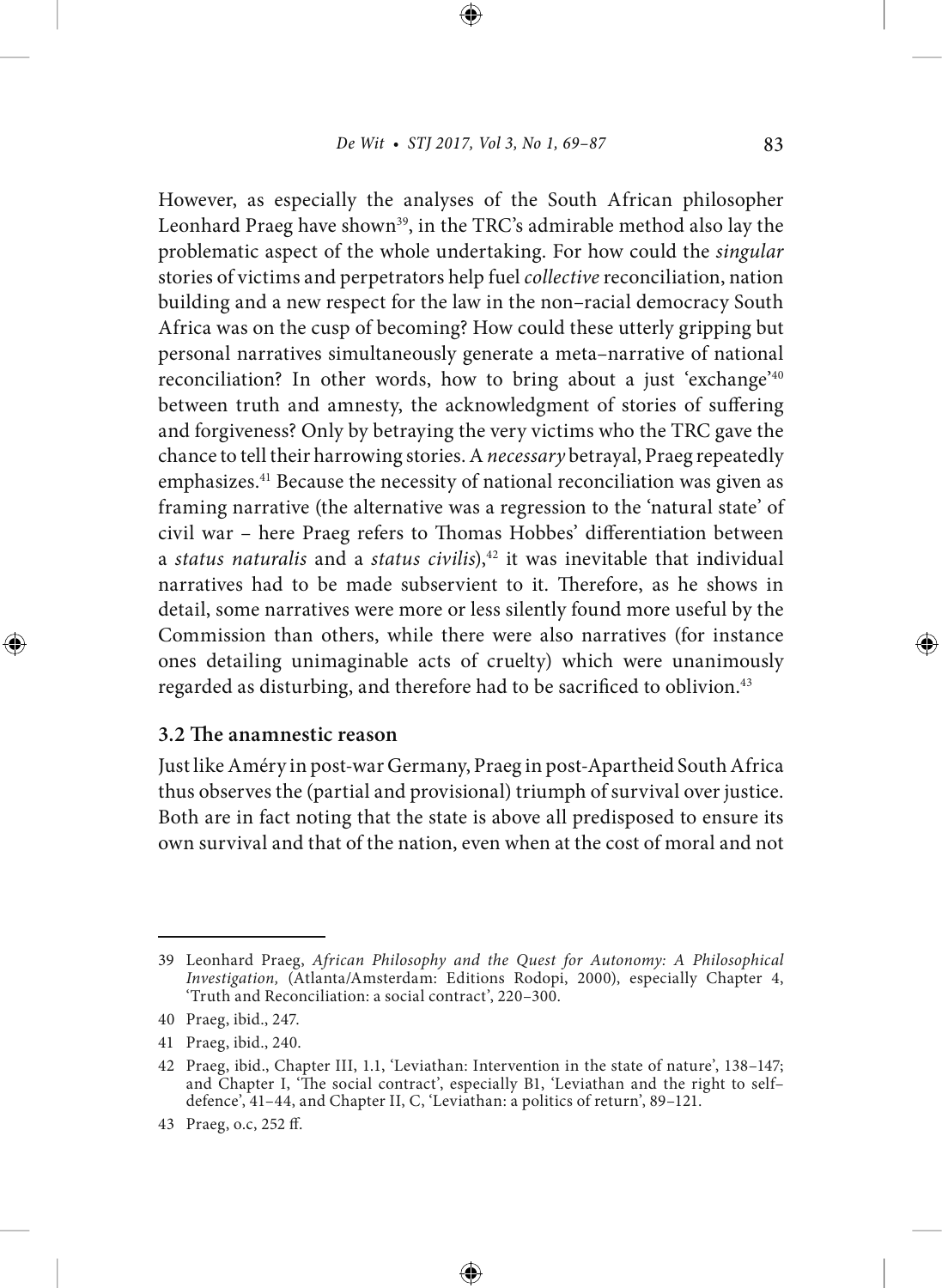infrequently historical truth.<sup>44</sup> Therefore, to the state and the (new) ruling powers the memories of past injustices is somewhat dangerous, irritating and subversive. For it brings about unrest and discontent – something clearly grasped by a sensitive mind like Améry's.

This problem not concerns states with an extremely violent past in search of *transitional justice,* but in essence also to each modern ideology of emancipation. Various members of the *Frankfurter Schule*, which themselves espoused a Neo–Marxian ideology of emancipation, realized this – of them, perhaps Max Horkheimer and Walter Benjamin the most clearly.45 In both instances this realization lead to an appeal to philosophical and theological traditions of thinking collectively termed 'anamnestic reason' (anamnetische Vernunft) by Jürgen Habermas.<sup>46</sup>

I myself have always understood the *memoria passionis* (to start off with the memory of the innocent suffering of Jesus of Nazareth) of which the German theologian Johan Baptist Metz has been speaking of since the 1970s' in this sense: this kind of anamnesis engenders annoyance, for it disrupts and brings into question the staunch belief in progress which is of such crucial importance to the legitimacy of especially modern states.<sup>47</sup> Metz's definition of religion is closely linked to this: 'the most concise definition of religion is disruption'.<sup>48</sup>

Nevertheless, concern for the future does not necessarily need to be blind, and the establishment of a link between the future and the anamnesis of

<sup>44</sup> Also see Th.W.A. de Wit, 'De lompenverzamelaar en het libretto van de geschiedenis. Walter Benjamin en de neoconservatieve revolutie', in: *Armada* 12Jg/ nr. 45, deck. 2006, 27-42. The Regnant massacre committed by Dutch troops in Indonesia in January 1949, but which was only recently been brought to light by archival research, serves as a good example from the Netherlands. See Anne-Lot Hoek, 'Ook op Sumatra Richten de Nederlanders een bloedbad aan', in: *NRC–Handelsblad* 13–14–02, 2016, 24–25.

<sup>45</sup> For an overview, see Christian Lenhardt, 'Anamnestic Solidarity: The Proletariat and its *Manes',* in: *Telos,* 25, 1975, 133–154.

<sup>46</sup> J.Habermas, 'Israel oder Athen: Wem gehört die anamnetische Vernunft? Johan Baptist Metz zur Einheit in der multikulturellen Vielfalt'. In id., *Vom sinnlichen zum symbolischen Ausdruck,* (Frankfurt am Main: Suhrkamp, 1997), 98–112.

<sup>47</sup> Johann Baptist Metz, *Memoria passionis. Ein provozierendes Gedächtnis in*  pluralistischer Gesellschaft, (Freiburg: Herder, 2006), especially 'Zweiter Teil, Memoria passionis – Perspektiven in Begründungsverfahren', 215–258.

<sup>48</sup> Johann Baptist Metz, *Glaube in Geschichte und Gesellschaft*, (Mainz: Grünewald, 2<sup>nd</sup> Edition 1978).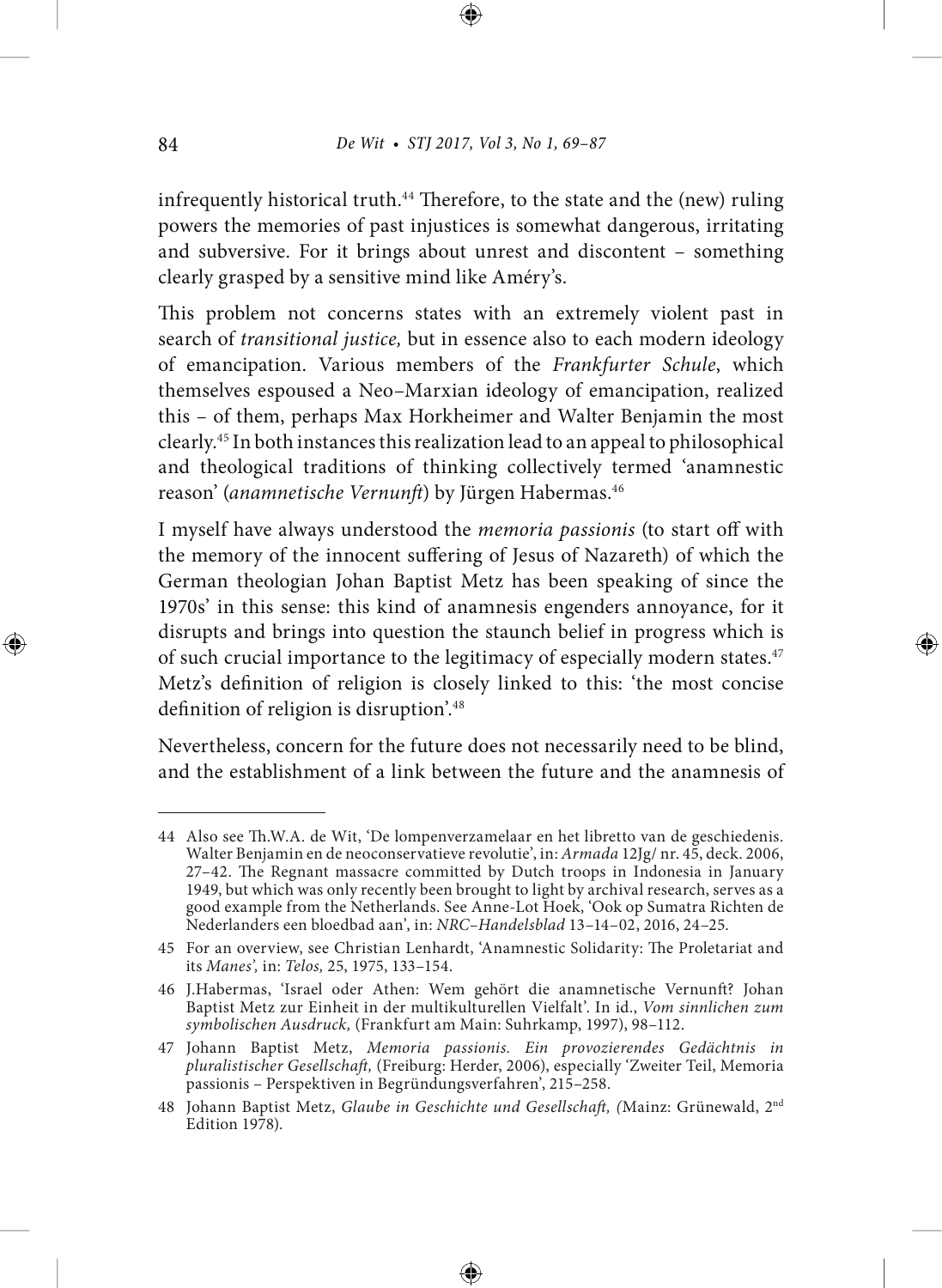a partially violent past could be positively fruitful in modern times, and particularly outside of the context of the state.<sup>49</sup> The South African based Dutch journalist Fred de Vries recently gave the example of Solms-Delta Estate in the Dwars River Valley near Stellenbosch. In 2002 the neuropsychologist Mark Solms started an alternative farm, one where his (Coloured) labour force was not only given partial ownership of the land and encouraged to manage their own affairs, but also to dig into their own pasts.50 For this purpose Solms even employed an historian. Her research confirmed – including by means of archaeological remains found on Solms-Delta – that the area had been inhabited by the San and later the Khoi for thousands of years before White settlement in the late 17<sup>th</sup> century, and that the whites were genealogically speaking far less white than previously thought. To be succinct: the proud 'white Afrikaner' with his people's nationalism and frontier religion is not much more than a narrative closure of the ferment of a confusing and complex web of (ethnic) relations. Also Solms-Delta is a way of restoring the dynamic of the adventurous political– moral survival which Améry and Degenaar both wanted made possible for their own contexts.

# **Bibliography**

- Améry, Jean, *Jenseits von Schuld und Sühne. Bewältigungsversuche eines Ueberwältigten,* Stuttgart: Klett Kotta, 1977 (orig. 1966); English as *At the Mind's Limits: Contemplations by a Survivor on Auschwitz and its Realities* by Sydney and Stella Rosenfeld (1980, Indiana University Press, Bloomington).
- Bernstein, J.M., 'Améry's Devastation and Resentment. An Ethnographic Transcendental Deduction', in: Tijdschrift voor Filosofie, 76/1, 2014, 5–30.

<sup>49</sup> O. Marquardt, 'Zukunft braucht Herkunft'. In id., *Philosophie des Stattdessen*, (Stuttgart: Reclam, 2000), 66–79.

<sup>50</sup> Fred de Vries, 'Masters en bastaards'. In *De Groene Amsterdammer,* 17–12–2015, 84–89.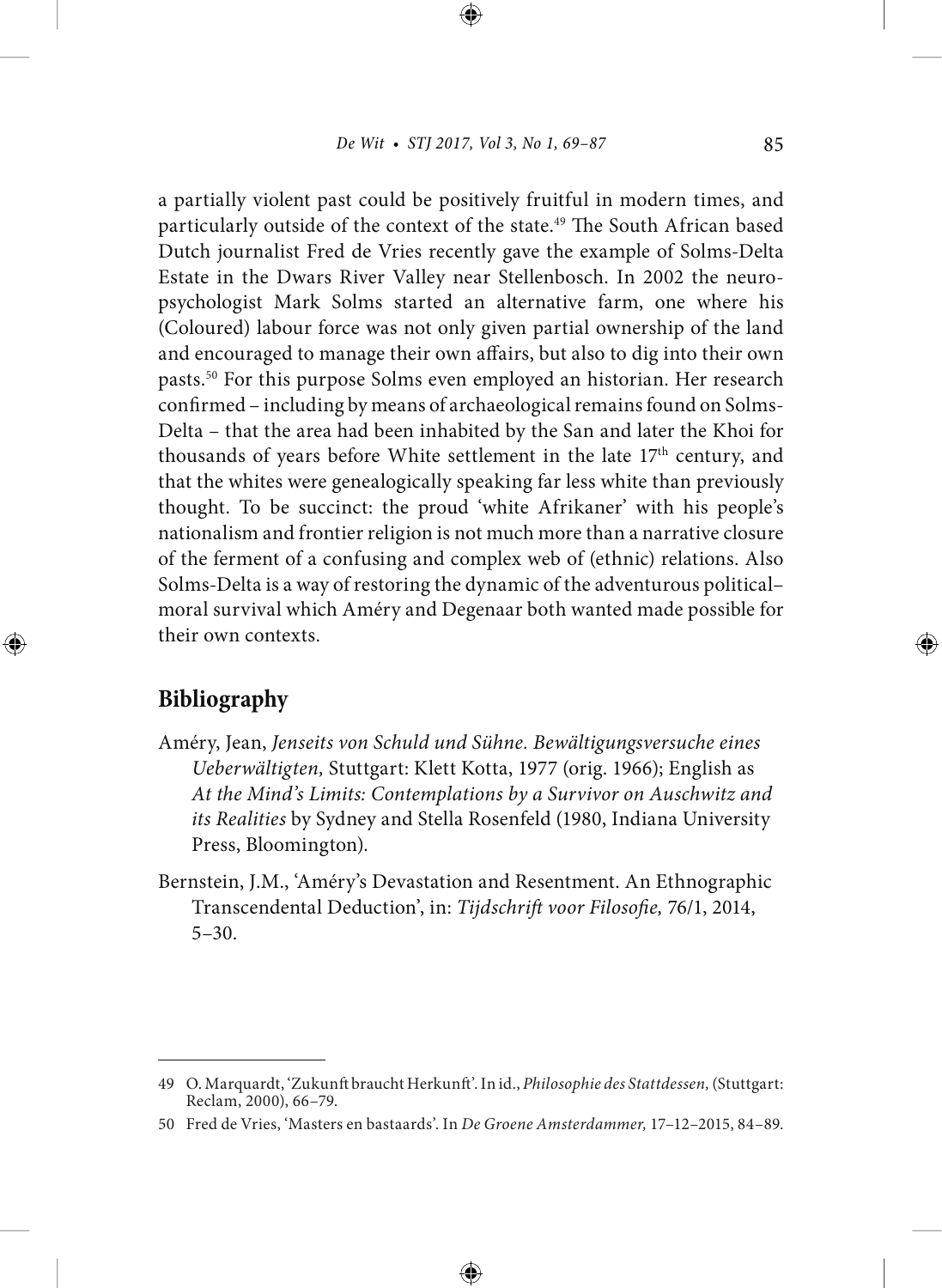- Boraine, Alex, *A country unmasked,* Oxford: Oxford University Press, 2000. Reflection continued after the hearings stopped – see for instance W. James & Linda van de Vijver (ed.), *After the TRC*. *Reflections on truth and reconciliation in South Africa, David Philip* Publishers, Cape Town, 2000.
- Degenaar, J, 'Maatstaf vir politiek: volkssoewereiniteit of regverdigheid', in: id., *Keuse vir die Afrikaner,* 1982, Pretoria: Taurus, 41–57.
- Degenaar, J, *Moraliteit en politiek,* Kaapstad: Tafelberg Uitgewers Beperk, 1976.
- Degenaar, J, *Voortbestaan in geregtigheid. Opstelle oor die politieke rol van die Afrikaner,* Kaapstad: Tafelberg, 1980.
- Degenaar, J, *Keuse vir die Afrikaner,* Pretoria: Taurus, 1992
- Degenaar, J, 'Die spanning tussen voortbestaan en geregtigheid', in: *South African Journal of Philosophy,* 19/4, 2000, 307–320.
- Degenaar, J, Power of Imagination, Stellenbosch: Grafixit, 2011.
- Degenaar, J, *Tweede Refleksie. 'n Keur uit die denke van Johan Degenaar*, W.L Van der Merwe en P. Duvenage (editors), Stellenbosch: Sun Press, 2008.
- Derrida, Jacques, 'Force de Loi. Le "Fondement mystique de 'l'Autorité"', in: *Cardoso Law Review,* Vol II, 1990, 5/6, 920–1038
- Finkielkraut, Alain, *Un coeur intelligent,* Paris: Stock/Flammarion, 2009.
- Habermas, J, *Vom sinnlichen zum symbolischen Ausdruck,* Frankfurt am Main: Suhrkamp, 1997.
- Hoek, Anne-Lot, 'Ook op Sumatra Richtten de Nederlanders een bloedbad aan', in: *NRC–Handelsblad* 13–14–02, 2016, 24–25
- Johnstone, Gary, & van Ness, Daniel W., *Handbook of Restorative Justice,*  Cullompton, Devon: Willan Publishing, 2007.
- James, W, & van de Vijver, Linda (ed.), After the TRC. Reflections on *truth and reconciliation in South Africa,* Cape Town: David Philip Publishers, 2000